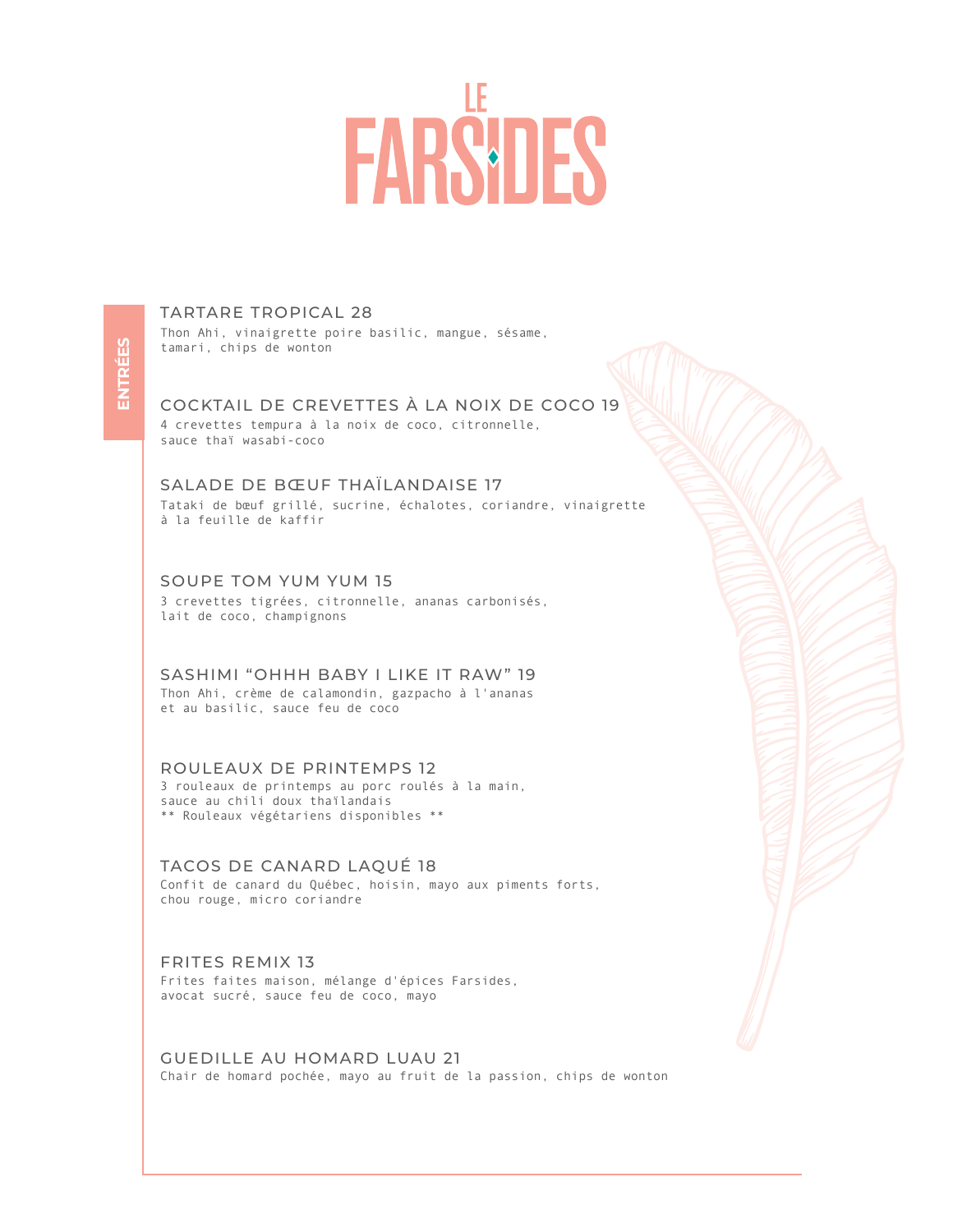### STEAK THAIWAIIEN ET FRITES 39

Bavette AAA de 8 oz, glaçage façon barbecue, sauce au curry vert et à la noix de coco, frites

# POISSON MO BUTTA 44

Bar du Chili, glaçage au miso, légumes sautés, okinawa

#### POULET AU CURRY VERT THAÏLANDAIS 27

Poulet grillé, papaye braisée, aubergine, lait de coco, riz au jasmin, curry vert du nord de la Thaïlande \*\* Option végétalienne disponible \*\*

#### KALBIFORNIA LOVE 38

Côtes courtes de boeuf braisées, purée de pomme de terre, champignons sautés, laqué au curry rouge sucré et épicé

# THON POÊLÉ À LA CITRONNELLE 44

Thon Ahi, croûte de citronnelle brûlée, pico et gel de mangue, légumes sautés

# POULET À L'ANANAS 27

Poulet grillé, ananas sauté, riz blanc au jasmin, poivrons rouges, sauce sucrée à l'ananas

# SURF ''N'' TURF FARSIDES 48

Bavette AAA de 8 oz, 4 crevettes tigrées grillées, frites, légumes saisonniers

### PAD THAI "DRUNKEN LOBSTER" 45

Queue d'homard 7 oz des Caraïbes, ouefs, tamarind,noix de cajou, fèves germées de soya,réduction d'ail et d'échalote

## PAD THAI AU POULET 28

Nouilles de riz, poulet, oeuf, fèves germées de soya, tamarin, poivrons, noix de cajou \*\*\* Option végétalienne disponible \*\*\*

#### GOT BEEF BURGER 24

Galette de bœuf 4 oz Angus, bacon sucré, chou rouge, cheddar vieilli, ananas grillé, frites

#### RIB EYE 58

Côtes de boeuf AAA de 22 oz, glaçage façon barbecue, legumes de saison, frites farsides

# LE PLATEAU DU CHEF 215

Côtes de boeuf Faux-filet AAA de 22 oz, 3 queues de homard des Caraïbes, pad thaï, 1 kalbi braisé, 4 crevettes tigrées, légumes sautés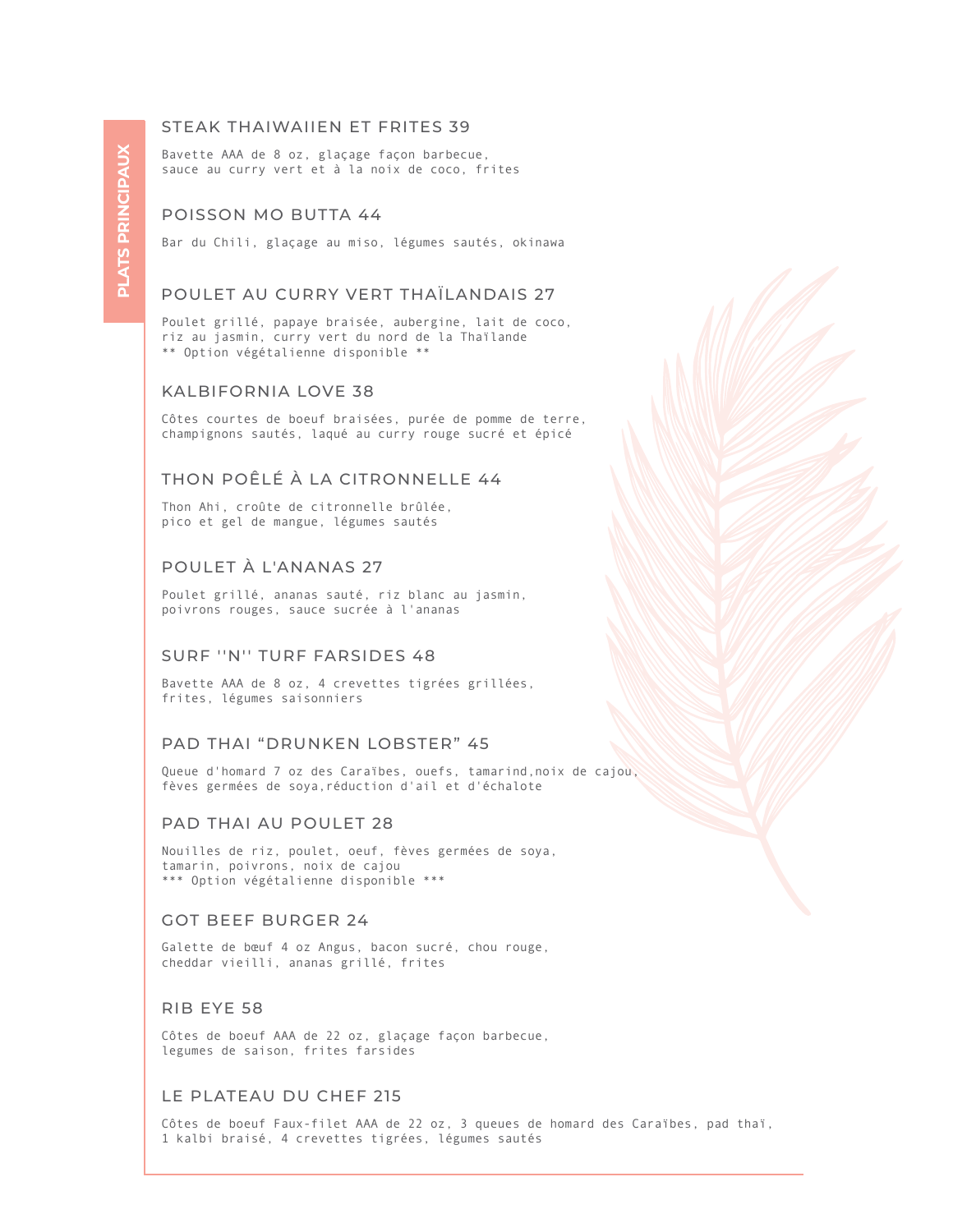# BRIOCHE HAWAÏENNE SUCRÉE 10

Brioches caramélisées, lait condensé, cassonade, beurre, bleuets

# GATEAU PÊCHE ET CRÈME 12

Pêche & fruit de la passion, crumble de sésame et noix de cajou

 FRITES FARSIDES 9 LÉGUMES DE SAISON 10 RIZ VAPEUR 5 3 CREVETTES TIGRÉES 18 QUEUE DE HOMARD DES CARAÏBES 26

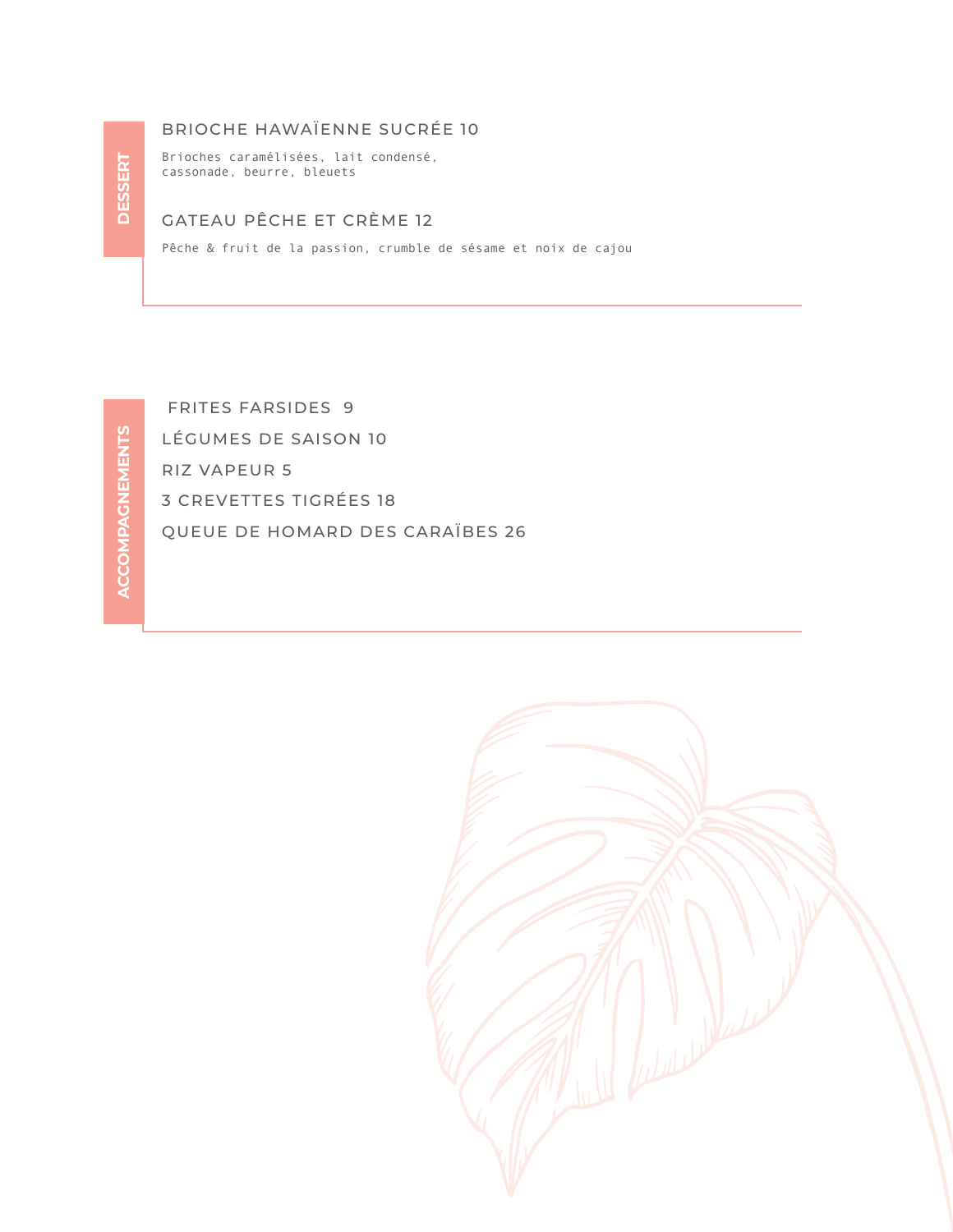# FARSIDES

**APPETIZERS APPETIZERS**

TROPICAL TARTARE 28 Ahi tuna, pear basil vinaigrette, mango, sesame, tamari, wonton chips

COCONUT SHRIMP COCKTAIL 19 4 coconut shrimp tempura, lemongrass, Thai wasabi coconut sauce

THAI BEEF SALAD 17 Grilled beef tataki, sucrine, shallots, coriander, kaffir lime leaf vinaigrette

TOM YUM YUM SOUP 15 3 tiger shrimp, lemongrass, charred pineapple chunks, coconut milk, mushrooms

OHHH BABY I LIKE IT RAW SASHIMI 19 Ahi tuna, calamansi cream, pineapple basil gazpacho, coconut fire sauce

SPRING ROLLS 12 3 hand rolled pork spring rolls, sweet thai chilli dipping sauce \*\* Vegetarian rolls available \*\*

PEKING DUCK TACOS 18 Quebec duck confit, hoisin, hot pepper mayo, red cabbage, micro cilantro

REMIXED FRIES 13 Homemade fries, Farsides spice blend, sweet avocado, coconut fire sauce, mayo

LUAU LOBSTER ROLL 21 Poached lobster meat, passionfruit mayo, wonton chips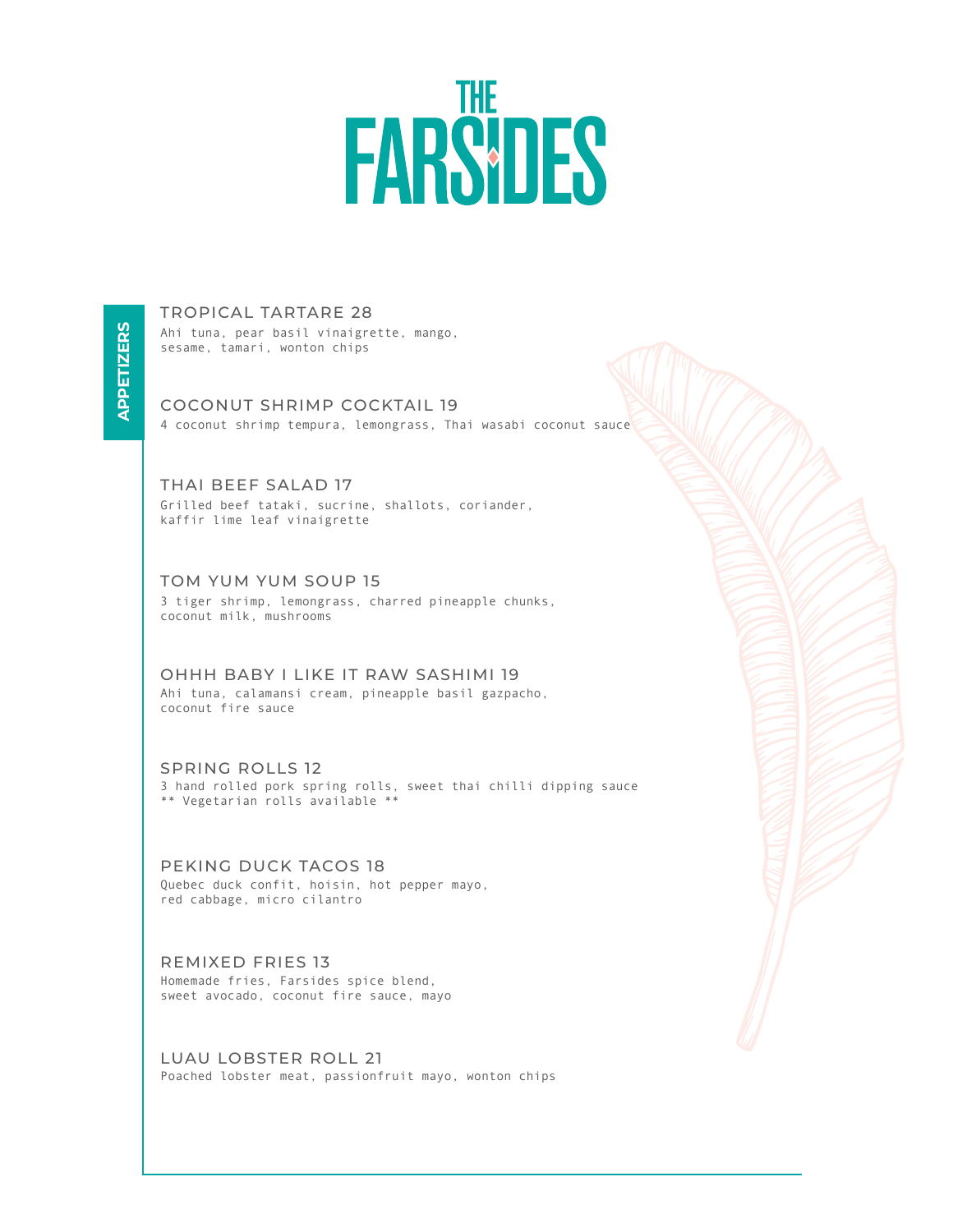# THAIWAIIAN STEAK & FRITES 39

8 oz AAA bavette, thai chilli jam, green curry coconut sauce, fries

#### MO BUTTAH FISH 44

Chilean seabass, miso glaze, sauteed vegetables, okinawa

# THAI GREEN CURRY CHICKEN 27

Grilled chicken, braised papaya, eggplant, coconut milk, jasmine rice, northern thai green curry \*\* Vegan option available \*\*

#### KALBIFORNIA LOVE 38

Braised beef short ribs, mashed potatoes, sautéed mushrooms, sweet & spicy red curry glaze

# PAN SEARED LEMONGRASS TUNA 44

Ahi tuna, burnt lemongrass crust, mango pico, sauteed vegetables

#### PINEAPPLE CHICKEN 27

Grilled chicken, sauteed pineapple, white jasmine rice, red peppers, sweet pineapple sauce

#### FARSIDES SURF ''N'' TURF 48

8 oz AAA bavette, 4 grilled tiger shrimp, fries, sauteed vegetables

#### DRUNKEN LOBSTER PAD THAI 45

7oz Carribean rock lobster tail, cashews, garlic and shallot reduction, soy sprouts, egg, tamarind

#### CHICKEN PAD THAI 28

Rice noodles, chicken, egg, soy sprouts, tamarind, peppers, cashews \*\* Vegan option available \*\*

#### GOT BEEF BURGER 24

4 oz angus beef, coleslaw, sweet pork belly bacon, aged cheddar, grilled pineapple, fries

#### RIB EYE 58

22 oz AAA ribeye, sauteed veggies, Farsides fries, red curry glaze

#### THE CHEF'S PLATTER 215

22 oz AAA ribeye, 3 caribbean rock lobster tails, pad thai, 1 braised kalbi, 4 tiger shrimp, sauteed veggies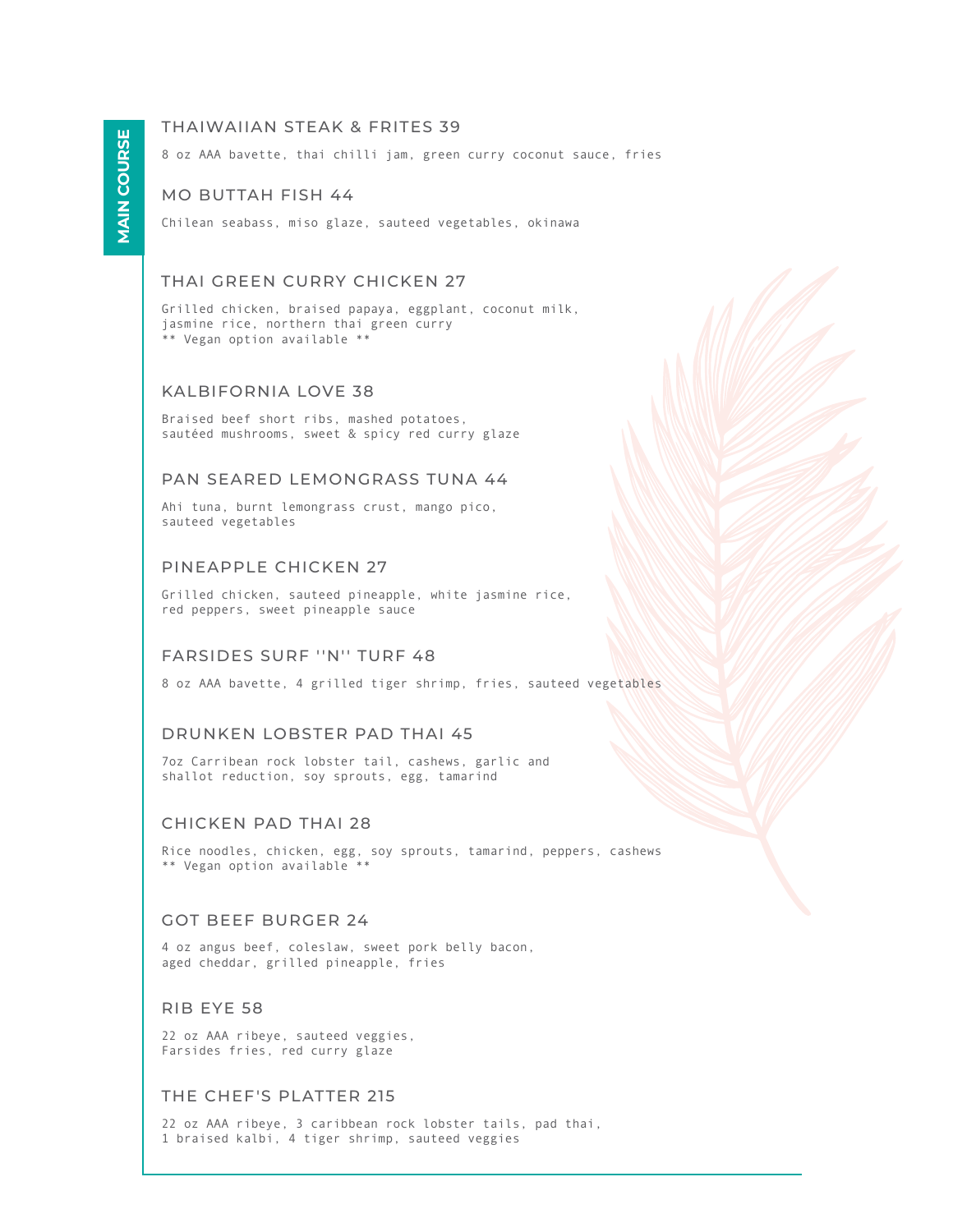# **DESSERT DESSERT**

# HAWAIIAN SWEET BUNS 10

Caramelized brioche buns, condensed milk, brown sugar, butter, blueberry

# PEACHES 'N' CREAM 12

Peach & passionfruit cheesecake, cashew & sesame crumble

**SIDES**

FARSIDES FRIES 9

SEASONAL VEGGIES 10

STEAMED RICE 5

3 TIGER SHRIMP 18

CARIBBEAN ROCK LOBSTER TAIL 26

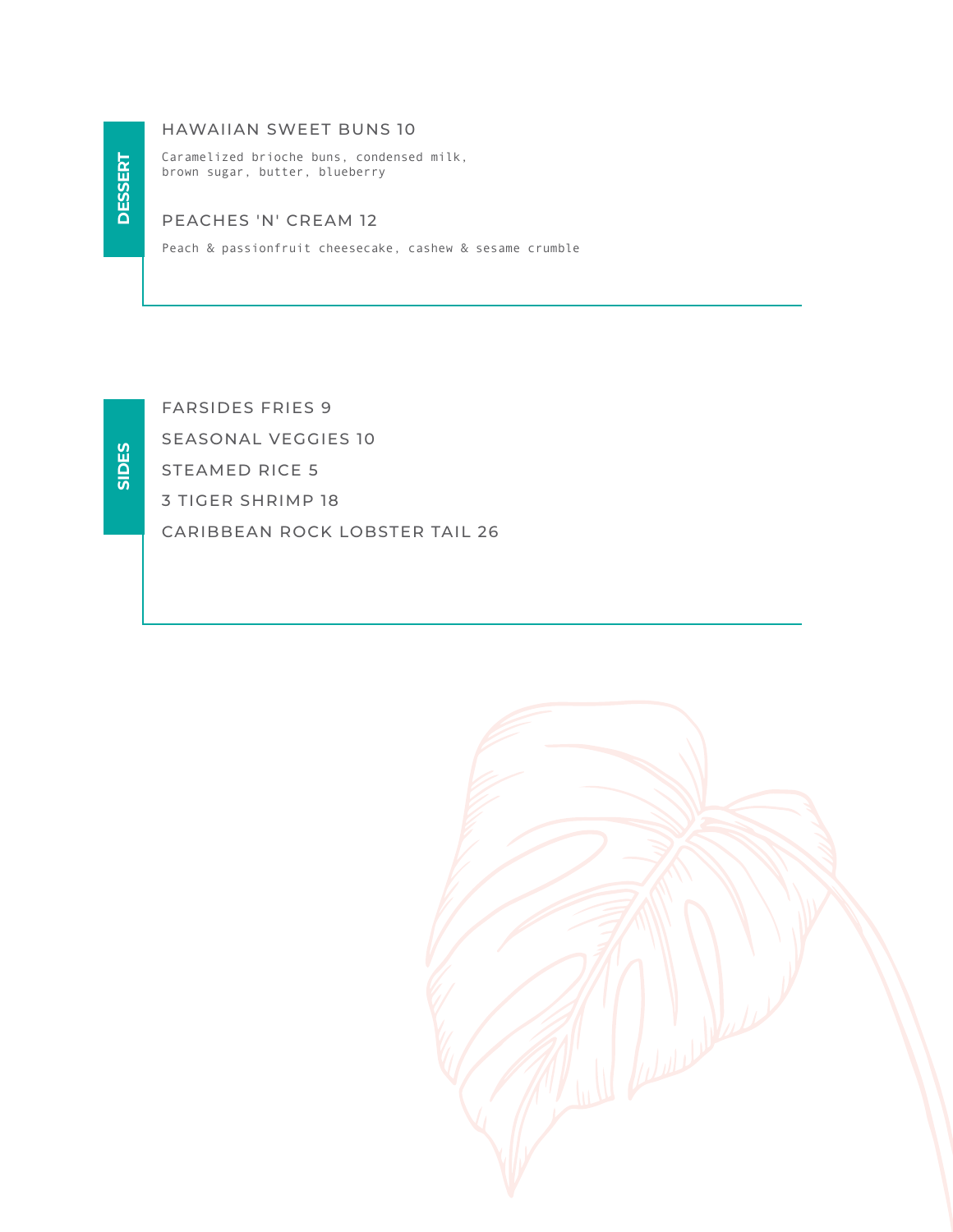LL COOL JUICE - 16

CITRONNÉ & AROMATIQUE | ZESTY & AROMATIC

Grey Goose La Poire, sirop de mangoustan galangal, lime Grey Goose La Poire, mangoustan galangal syrup, lime

FUMÉ & ÉPICÉ. ÇA FRAPPE! | SMOKY & SPICY. GET READY! LONG KISS GOODNIGHT - 18

Lemon Hart Overproof 151, mezcal El Tinieblo, falernum d'hibiscus, bière de gingembre, lime Lemon Hart Overproof 151, El Tinieblo mezcal, hibiscus falernum, ginger beer, lime

ÉPICÉ & SUCRÉ | SPICY & SWEET A\$AP STRAWBERRY - 16 1800, Cirka Chili, sirop de fraise des champs, lime, fraises, fraîches 1800, Cirka Chili, strawberry syrup, lime, fresh strawberries

FRUITÉ & DOUX | SWEET & LIGHT SHOOK ONE - 16 Bacardi White, sirop de papaye, fruit de la passion et tonka, fusion de melon d'eau, yuzu et jus d'aloe vera, lime Bacardi White, fresh papaya, passion fruit and tonka syrup, blend of watermelon, yuzu and aloe vera juice, lime

MENTHOLÉ & ÉPICÉ | MINTY & SPICY FUNKY COLD MOJITO - 16 Bacardi Gold, sirop de tamarin, lime, chili, menthe Bacardi Gold, tamarin syrup, lime, chili, mint

SIGNATURE FARSIDES - GIN TONIC CLASSIQUE AVEC UN TWIST EXOTIQUE FARSIDES SIGNATURE - CLASSIC GIN AND TONIC WITH AN EXOTIC TWIST THAI'WAIIAN GIN TONIC - 16 Hendrick's, concombre, sirop de papaye, fruit de la passion et tonka, 1642 Tonic Yuzu, lime Hendrick's, cucumber, fresh papaya, passion fruit and tonka syrup, 1642 Yuzu Tonic, lime

CLASSIOUE TIKI | TIKI CLASSIC FARSIDES MAI TAI - 16 Bacardi Gold Rhum, Cointreau, orgeat, orange cara-cara emmêlés, jus de lime Bacardi Gold Rum, Cointreau, orgeat, muddled cara-cara orange, lime

VOTRE DOSE DE FUMÉ & AGRUMES! | YOUR SMOKED DOSE OF CITRUS & VITAMINS! SHAOLIN S FINEST - 18 Mezcal, purée de mandarine, pamplemousse, galangal, basilique thai Mezcal, mandarine purée, grapefruit juice, galangal, sweet basil

VOYAGE DANS LES ANNÉES 70! | OUR TRUSPIN ON THIS AMERICANA 70'S CLASSIC! BLUE TAIWAIAN - 16

Bacardi Banana, Bombay Sapphire, Marie Brizard curaçao, saline, purée ananas- coco Bacardi Banana, Bombay Sapphire, Marie Brizard curaçao, saline, pineapple-coco purée

ALLIANCE ENTRE SCOTCH & EAU DE COCO | COCONUT WATER & SCOTCH MATCH MADE IN HEAVEN IN LOVE WITH THE COCO - 16 Dewars, ananas frais, eau de coco, 1642 Yuzu tonic, muscade

Dewars, fresh pineapple, coconut water, 1642 Yuzu, fresh nutmeg

COCKTAIL DESSERT AU THÉ THAÏ - DESSERT THAI TEA COCKTAIL THAI TEA MARTINI - 16 St-Rémy XO, Carolan's, thé Thai, amers cardamone St- Rémy XO, Carolan's, Thai tea, cardamone bitter

ISLAND OLD FASHIONED - 18

AMER & PUISSANT | STRONG AND BITTERS

Aberfeldy, Averna , Benedictine, sirop kalamansi, Angostura Aberfeldy, Averna, Benedictine, kalamansi syrup, Angostura bitters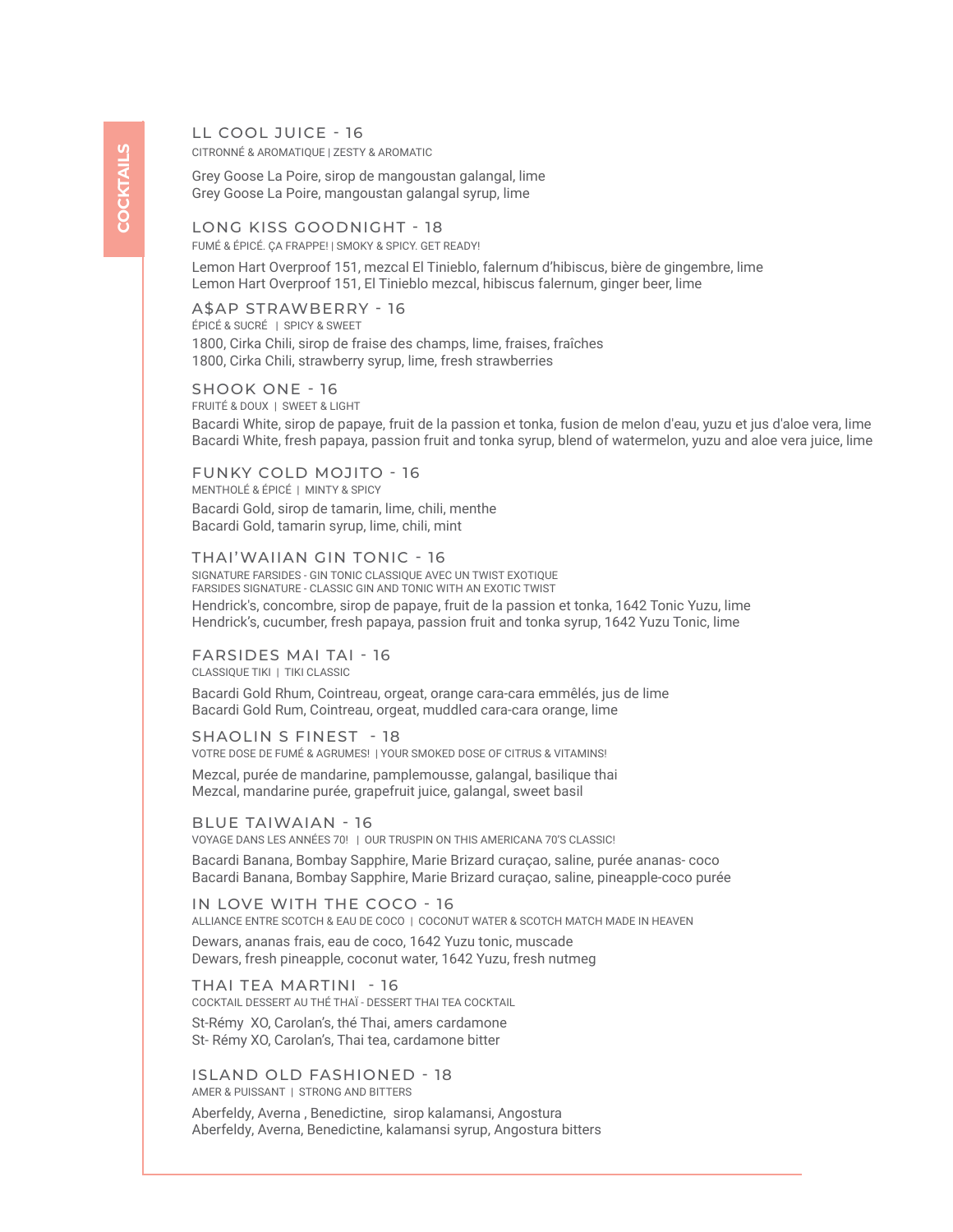# **PICHET / PITCHER - 48**

GIN AND JUICE DOUX & SIMPLEMENT DELICIEUX! | LIGHT & SIMPLY DELICIOUS!

Gin Bombay, vin rouge, fraise, papaye Bombay Gin, red wine, strawberry, papaya

# MAIN SQUEEZE

DOUX & AROMATIQUE | LIGHT YET AROMATIC

Midori, Belle de brillet, vin blanc, poire, canneberge blanc, basilic thaïlandais Midori, Belle de brillet, white wine, pear, white cranberry, thai basil

WU-TANGRIA

FRUITÉ | FRUITY

Soho, vin blanc, canneberge blanc, sirop litchi & galangal, fruit de la passion Soho, white wine, white cranberry, aloe juice, passionfruit

MALIBU THANG Malibu, prosecco, orgeat, canneberge blanc Malibu, prosecco, orgeat, white cranberry TROPICAL & BULLES | TROPICAL & BUBBLY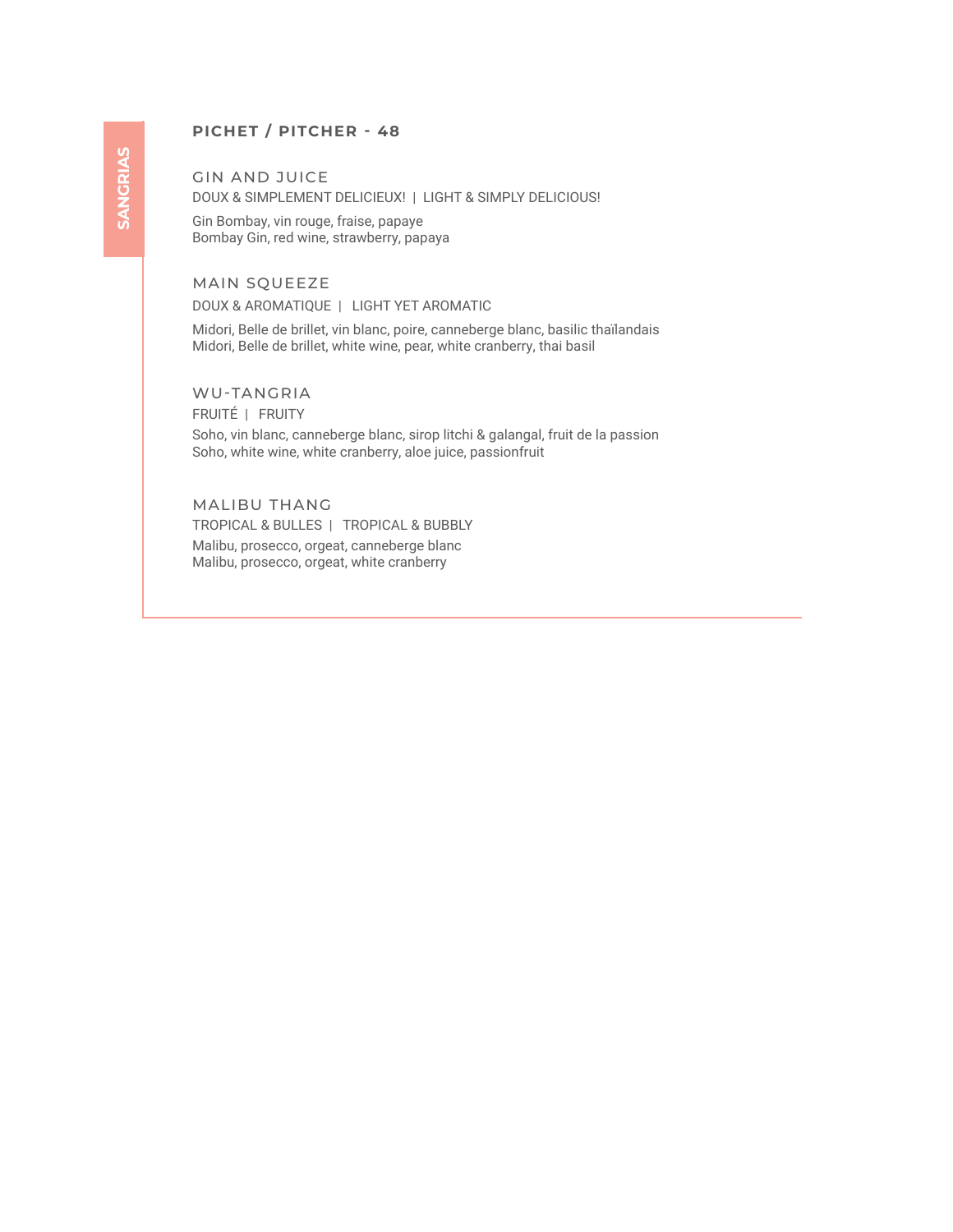|                                                                          |     | 50z | 8°z |
|--------------------------------------------------------------------------|-----|-----|-----|
| CÔTES DU ROUSILLON VILLAGES TAUTAVEL, GÉRARD BERTRAND, ROUSILLON, FR     | 45  |     |     |
| VDF, CIGALUS, GÉRARD BERTRAND, PAYS-D'OC, FR                             | 95  |     |     |
| BARBERA DEL MONFERRATO, PIEMONTE, IT                                     | 70  | 13  | 19  |
| BEAUJOLAIS, GRIOTTES, PIERRE-MARIE CHERMETTE, FRANCE 2018                | 55  |     |     |
| DOURO, LAVRADORES DE FEITORIA, DOURO, PT                                 | 50  | 10  | 16  |
| CHÂTEAU DE VILLEMAJOU, CORBIÈRES BOUTENAC, LANGUEDOC, FRANCE 2015        | 70  |     |     |
| VDF, DOMAINE DE L'AIGLE PINOT NOIR, GERARD BERTRAND, LANGUEDOC, FR       | 80  |     |     |
| VALPOLICELLA RIPASSO SUPERIORE, ZONIN, VENETO, IT-                       | 55  | 11  | 17  |
| LA TRIBUNA 2020, ANGOSTO, VALENCIA, ES                                   | 50  |     |     |
| ESPERANZA DES LOBOS 2019, FILIPPA MARIA GANCHO LOBOS, ALENTEJO, PT       | 55  |     |     |
| VINHO REGIONAL ALENTEJO, A TOURIGA VAI NUA 2019, FITAPRETA, ALENTEJO, PT | 91  |     |     |
| DOLCETTO D'ALBA, PARI, GUIDO PORRO, PIEMONTE, IT                         | 65  |     |     |
| TERRE DI CHIETI, CANTINA TOLLO, ABRUZZO, IT                              |     | 10  | 16  |
| BAROLO, CATERINA, GUIDO PORRO, PIEMONTE, IT                              | 150 |     |     |
| MONTAGNE SAINT-ÉMILION 2015, CHÂTEAU ROCHER CORBIN, BORDEAUX, FR         | 99  |     |     |
| ST-ÉMILION GRAND CRU CLASSÉ, CHÂTEAU GUADET, BORDEAUX, FRANCE 2008       | 260 |     |     |
|                                                                          |     |     |     |

|                                                                        |     | $5^{oz}$ | 8°Z |
|------------------------------------------------------------------------|-----|----------|-----|
| VDF, CIGALUS, GÉRARD BERTRAND, PAYS-D'OC, FR                           | 95  |          |     |
| LIMOUX, DOMAINE DE L'AIGLE, CHARDONNAY, GERARD BERTRAND, LANGUEDOC, FR | 70  |          |     |
| PICPOUL DE PINET, GERARD BERTRAND, LANGUEDOC, FR                       | 50  | 10       | 16  |
| ANGOSTO BLANCO 2020, ANGOSTO, VALENCIA, ES                             | 55  | 11       | 17  |
| VDF, JU DE VIE 2020, DOMAINE DE LA GRAVEIRETTE RHÔNE, FR               | 55  |          |     |
| SANCERRE 2017, DOMAINE DENIZOT, LOIRE, FR                              | 80  |          |     |
| BOURGOGNE-CÔTE-D'AUXERRE, DOMAINE D'ÉDOUARD, FR                        | 75  |          |     |
| PINOT GRIGIO, BAGLIO AL SOL, VIGLIA DELGLI OLMI, VEZINA, IT            | 65  |          |     |
| RIBOLLA GIALLA 2019, RONCO DELLE BETULLI, FRIULI, IT                   | 85  |          |     |
| CHARDONNAY 2019, BARRA OF MENDOCINO, CALIFORNIE, US                    | 97  |          |     |
| RODITIS 2019, ENIPEAS, KTIMA BRINTZIKIS, PATRAS, GR                    | 88  |          |     |
| ASSYRTIKO 2020, MYLONAS, ATTIKI, GR                                    | 70  | 13       | 19  |
| CHABLIS, LA BOISSONNEUSE 2019, DOM. DES 7 LIEUX, FR                    | 117 |          |     |
| VIN D'ALSACE, RIESLING 2020, LOUIS HAULLER, FR                         | 75  |          |     |
|                                                                        |     |          |     |

|                                                                    |     | $5^{\circ z}$ | $R^{oz}$ |
|--------------------------------------------------------------------|-----|---------------|----------|
| VDF, CÔTE DES ROSES, GÉRARD BERTRAND, LANGUEDOC, FR                | 50. | - 10 -        | 16       |
| VDF, THE PALM BY WHISPERING ANGEL, CHÂTEAU D'ESCLANS, PROVENCE, FR | 65  |               |          |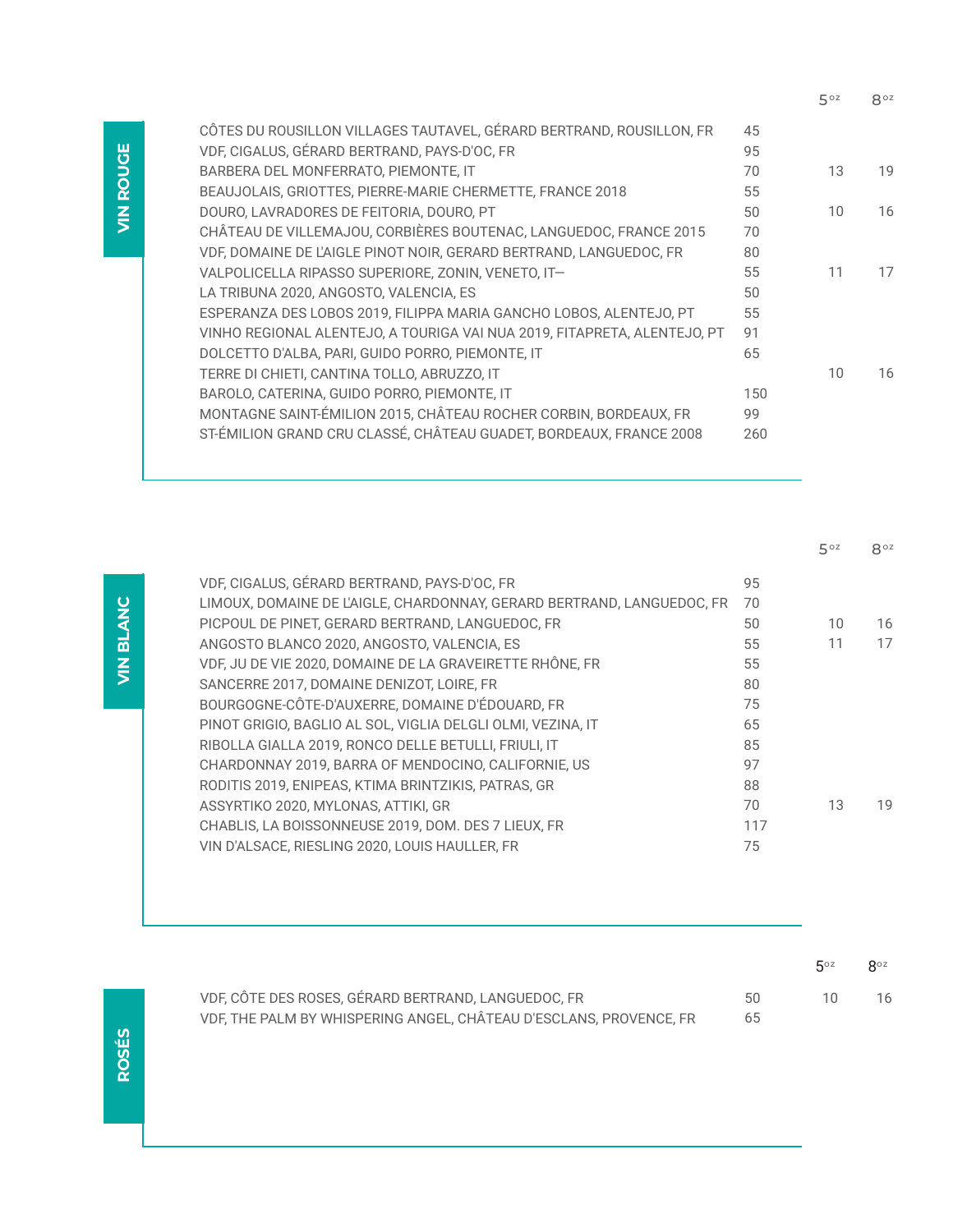| VINHO REGIONAL ALENTEJO, LARANJA MECANICA 2019, FITAPRETA, ALENTEJO, PT 86 |  |
|----------------------------------------------------------------------------|--|
| DOURO, UIOVO CURTIDO 2020, FOLIAS DE BACO, DOURO, PT                       |  |

PROSECCO **PROSECCO**

| PROSECCO, CUVÉE 1821, ZONIN, VENETO, IT  | 50 |
|------------------------------------------|----|
| PROSECCO BRUT, TERRE DE BUTH, VENETO, IT | 69 |

| MOËT & CHANDON IMPÉRIAL BRUT 750 ML                           | 205    |
|---------------------------------------------------------------|--------|
| MOËT & CHANDON IMPÉRIAL ROSÉ 750 ML                           | 260    |
| MOËT & CHANDON IMPÉRIAL BRUT 1.5L                             | 440    |
| MOËT & CHANDON MOFT ICF ROSE 750 ML                           | 280    |
| MOËT & CHANDON MOËT ICE 750 ML                                | 240    |
| <b>DOM PERIGNON LUMINOUS 750ML</b>                            | 695    |
| DOM PERIGNON LUMINOUS ROSÉ 750ML                              | 1015   |
| DOM PERIGNON BRUT 2009 750 ML                                 | 550    |
| DOM PERIGNON BRUT 2009 1.5L                                   | 1700   |
| DOM PÉRIGNON CUVÉE BRUT ROSÉ 750 ML                           | 830    |
| DOM PÉRIGNON CUVÉE BRUT ROSÉ 1.5L                             | 2600   |
| DOM PÉRIGNON ROSÉ LUMINOUS 1.5L                               | 2800   |
| DOM PERIGNON BRUT 2005 3L                                     | 6900   |
| DOM PERIGNON BRUT 2005 6L                                     | 15,400 |
| VEUVE CLICQUOT BRUT 750 ML                                    | 205    |
| VEUVE CLICQUOT BRUT ROSÉ 750ML                                | 300    |
| <b>VEUVE CLICQUOT BRUT 1.5L</b>                               | 480    |
| VEUVE CLICQUOT RICH 750 ML                                    | 280    |
| <b>VEUVE CLICQUOT RICH 1.5L</b>                               | 700    |
| VEUVE CLICQUOT RICH ROSÉ 750 ML                               | 345    |
| <b>VEUVE CLICOUOT RICH 3L</b>                                 | 2700   |
| ARMAND DE BRIGNAC ACE OF SPADES 750 ML                        | 695    |
| ARMAND DE BRIGNAC ACE OF SPADES ROSÉ 750 ML                   | 1580   |
| ARMAND DE BRIGNAC ACE OF SPADES DEMI SEC 750 ML               | 1680   |
| ARMAND DE BRIGNAC ACE OF SPADES BLANC DE BLANCS 750ML         | 2400   |
| ARMAND DE BRIGNAC ACE OF SPADES 1.5L                          | 2400   |
| ARMAND DE BRIGNAC ACE OF SPADES 3L                            | 6500   |
| ARMAND DE BRIGNAC ACE OF SPADES TRILOGY: 3 X 750ML            | 2100   |
| ARMAND DE BRIGNAC ACE OF SPADES LA COLLECTION: 6 X 750ML RARE | 12000  |
| LOUIS ROEDERER - CRISTAL 750 ML                               | 660    |
| LOUIS ROEDERER - CRISTAL ROSÉ 2007 750 ML                     | 1320   |
| LOUIS ROEDERER - CRISTAL MAGNUM 1.5L                          | 2100   |
| LOUIS ROEDERER - CRISTAL 1999 3L                              | 8250   |
| LAURENT-PERRIER CUVÉE BRUT ROSÉ 750 ML                        | 275    |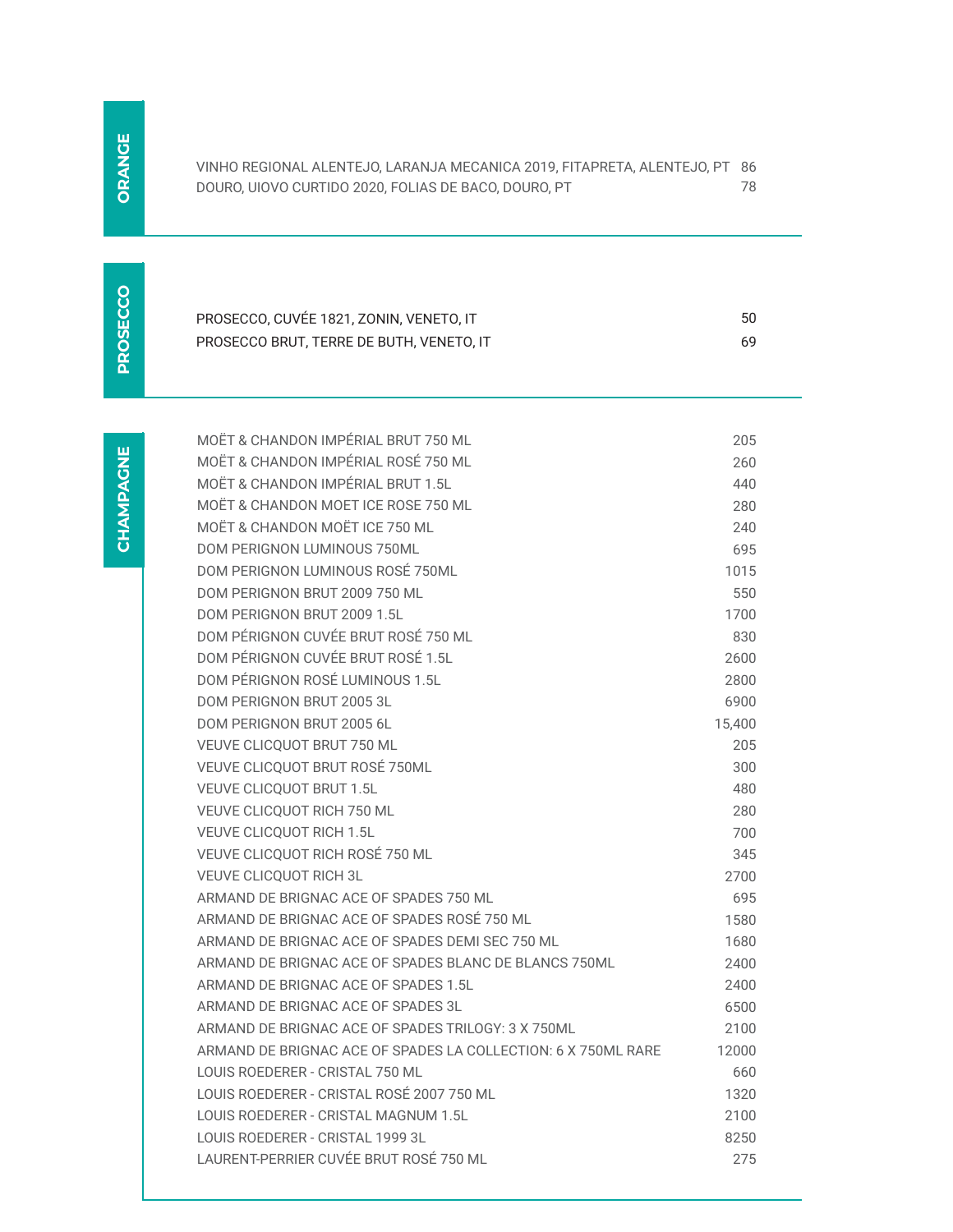| GREY GOOSE 750 ML          | 220  |
|----------------------------|------|
| GREY GOOSE LA POIRE 750 ML | 220  |
| GREY GOOSE 1.75L           | 525  |
| <b>GREY GOOSE 3L</b>       | 970  |
| GREY GOOSE 4.5L            | 1470 |
| <b>GREY GOOSE 6L</b>       | 2000 |
|                            |      |

**RHUM**

**VODKA**

| BACARDI 8 YEARS OLD 750 ML | 220 |
|----------------------------|-----|
| BACARDI SUPERIOR 750 ML    | 195 |
| BACARDI GOLD 1.14L         | 195 |
| APPLETON 750 ML            | 240 |
|                            | 220 |
|                            | 220 |
|                            |     |

| <b>HENDRICK'S 750 ML</b>    | 205 |
|-----------------------------|-----|
| BOMBAY SAPPHIRE 1.14L       | 190 |
| BOMBAY SAPPHIRE EAST 750 ML | 190 |
| THE BOTANIST 750 ML         | 205 |
| BLUE ROYAL                  |     |
| UNGAVA GIN 750 ML           |     |

**TEQUILA TEQUILA**

| DON JULIO BLANCO 750ML      | 295 |
|-----------------------------|-----|
| PATRÓN AÑEJO GOLD 750 ML    | 320 |
| PATRÓN SILVER 750 ML        | 295 |
| PATRÓN CAFF XO 750 ML       | 220 |
| JOSE CUERVO BLANCO 1.14L    | 210 |
| DON JULIO ANEJO 750ML       | 345 |
| CLASE AZUL REPOSADO 750ML   | 900 |
| CAZAMIGOS REPOSADO 750ML    | 295 |
| CAZAMIGOS BLANCO 750ML      | 275 |
| CAZAMIGOS AÑEJO 750ML       | 330 |
| <b>DON JULIO 1942 750ML</b> | 900 |

**GIN**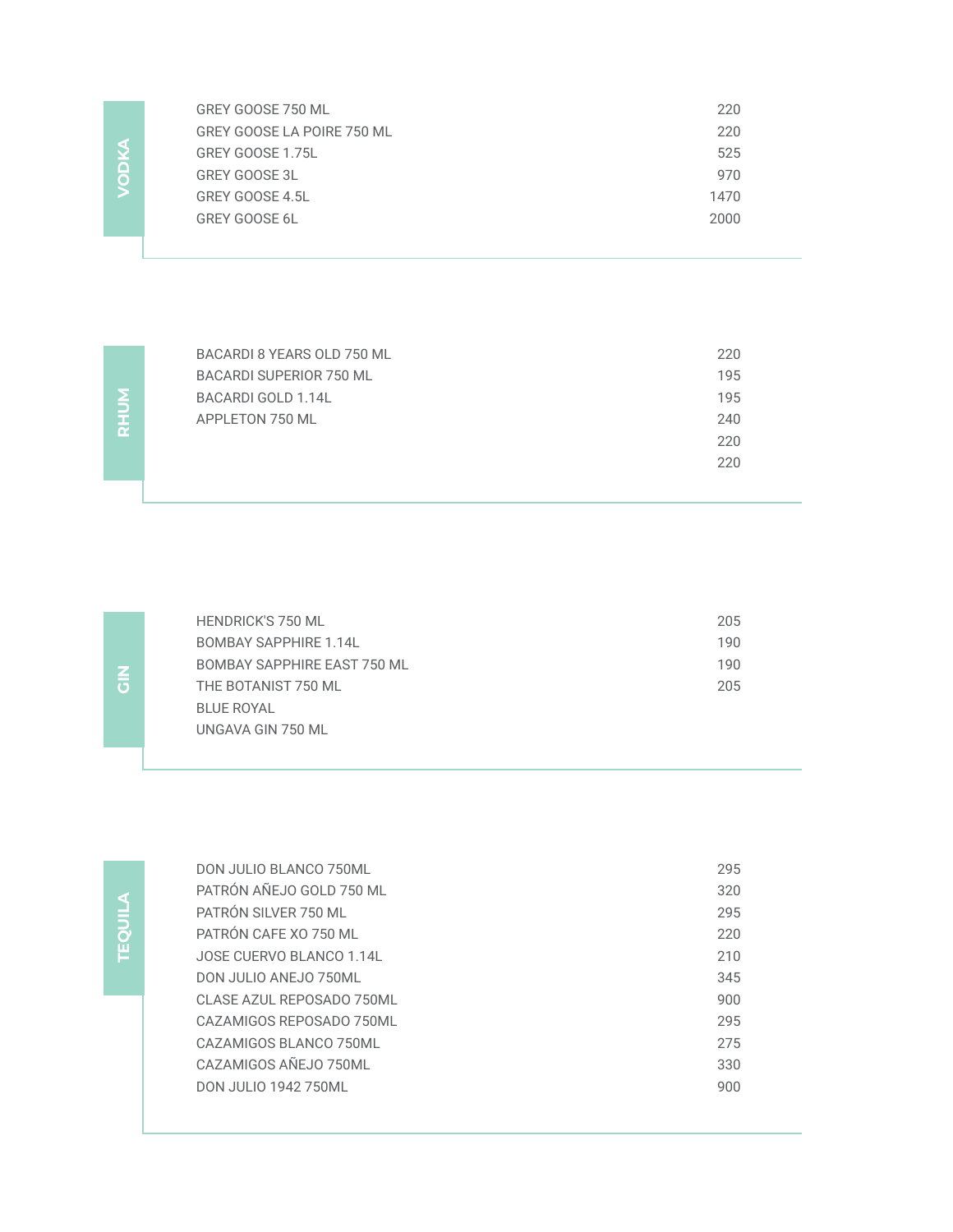| RÉMY MARTIN VSOP 750 ML              | 270  |
|--------------------------------------|------|
| RÉMY MARTIN 1738 ACCORD ROYAL 750 ML | 375  |
| RÉMY MARTIN EXCELLENCE X.O. 750 ML   | 625  |
| RÉMY MARTIN LOUIS XIII 700 ML        | 7500 |
|                                      |      |

WHISKEY **WHISKEY**

**COGNAC** 

COGNAC

| JAMESON 1.14L                | 215 |
|------------------------------|-----|
| JACK DANIELS 1.14L           | 215 |
| <b>GLENFIDDICH 12 YEAR</b>   | 230 |
| CHIVAS REGAL BLENDED 750 ML  | 225 |
| JOHNNY WAI KFR BI ACK 750 ML | 245 |
| JOHNNY WALKER BLUE 750 ML    | 675 |
| <b>BULLEIT 750 ML</b>        | 675 |
|                              |     |

| POLI UVA VIVA  | 150 |
|----------------|-----|
| POLI VESPAIOLO | 250 |